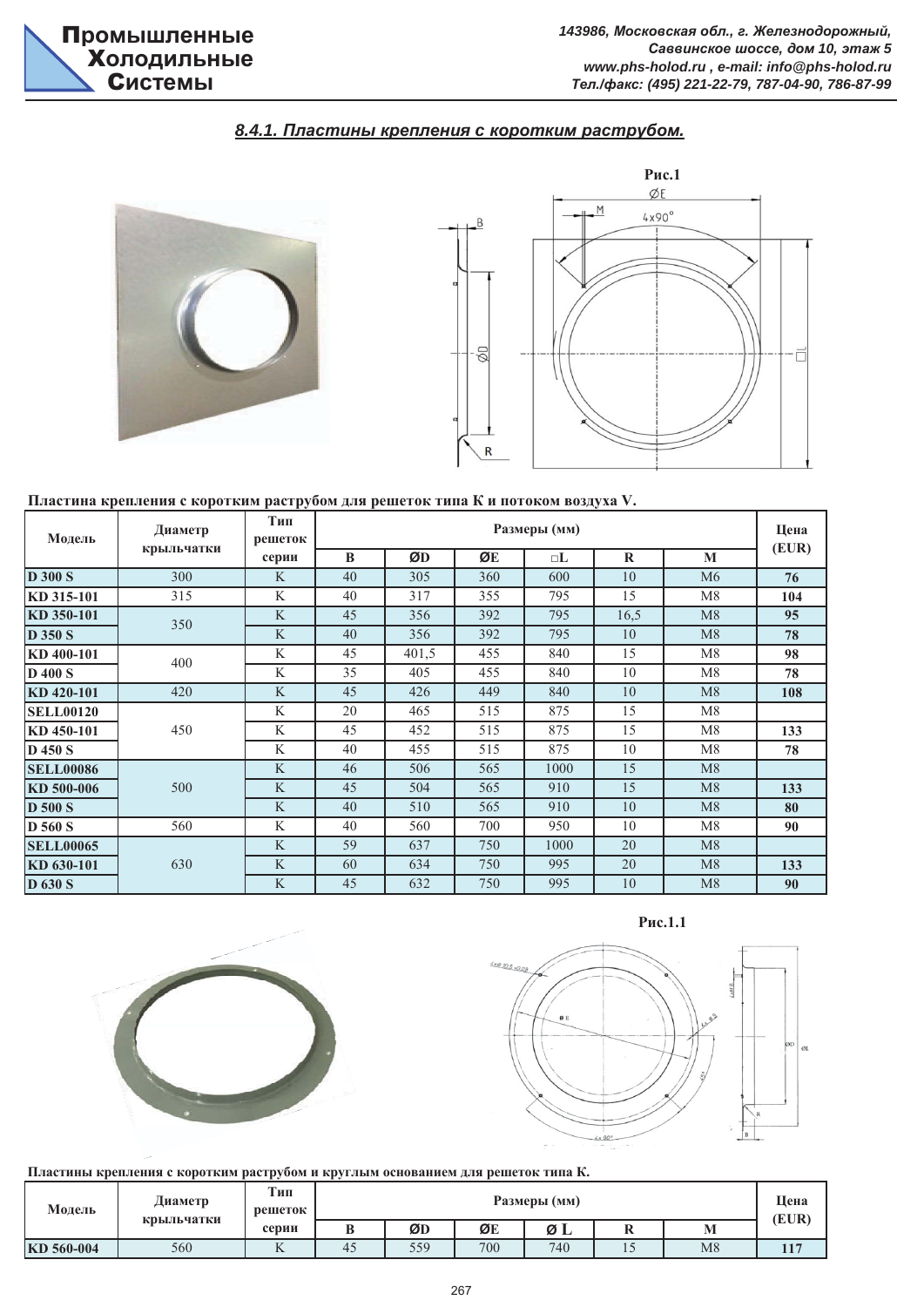## $8.4.2$ . Пластины крепления с высоким раструбом.



#### Пластина крепления с высоким раструбом для решеток типа S и потоком воздуха V.

| Модель            | Диаметр    | Тип<br>решеток | Размеры (мм) |     |                |      |      |            |      | Цена<br>(EUR) |
|-------------------|------------|----------------|--------------|-----|----------------|------|------|------------|------|---------------|
|                   | крыльчатки | серии          | $\Box A$     |     | B1             | ØD   | ØD1  | $\ln x$ D4 | □L   |               |
| <b>KP 710-010</b> | 710        | $S-68$         | 810          | 167 | 20             | 711  | 729  | 4x14.5     | 850  | 167           |
| <b>KP 800-013</b> | 800        | $S-68$         | 910          | 210 | 1 <sub>7</sub> | 797  | 815  | 4x14,5     | 970  | 207           |
| KP 910-006        | 900        | $S-80$         | 1010         | 210 | 22             | 914  | 930  | 4x14.5     | 1070 | 258           |
| KP 1000-010       | 1000       | $S-80$         | 140          | 210 | 22             | 1000 | 1016 | 20x9.0     | 1070 | 332           |

## $8.4.3.$  Диффузоры с высоким раструбом и круглым основанием.





#### Диффузор с высоким раструбом и круглым основанием для решеток типа S и потоком воздуха V.

| Модель     | Диаметр    | Тип<br>решеток | Размеры (мм) |     |     |     |     |               |       |  |
|------------|------------|----------------|--------------|-----|-----|-----|-----|---------------|-------|--|
|            | крыльчатки | серии          | ØA           |     | ØD  | ØD1 | ØL  | $n \times D4$ | (EUR) |  |
| KP 500-004 | 500        |                | 635          | 118 | 504 | 518 | 685 | 8x5           | 113   |  |
| KP 560-012 | 560        | $S-68$         | 665          | 135 | 560 | 577 | 700 | 8x5.5         | 113   |  |
| KP 630-030 | 630        | $S-68$         | 735          | 150 | 634 | 653 | 760 | 8x5.5         | 147   |  |
| AX 800-116 | 800        | $S-68$         | 955          | 190 | 799 | 816 | 990 | 8x8,0         | 165   |  |
| KP 800-219 | 800        | $S-68$         | 955          | 190 | 799 | 816 | 990 | 8x8,0         | 165   |  |
| AX910-126  | 910        | $S-80$         | 970          | 210 | 914 | 932 | 990 | 16x6,5        | 243   |  |

\*\* - защитная решетка в комплкт не входит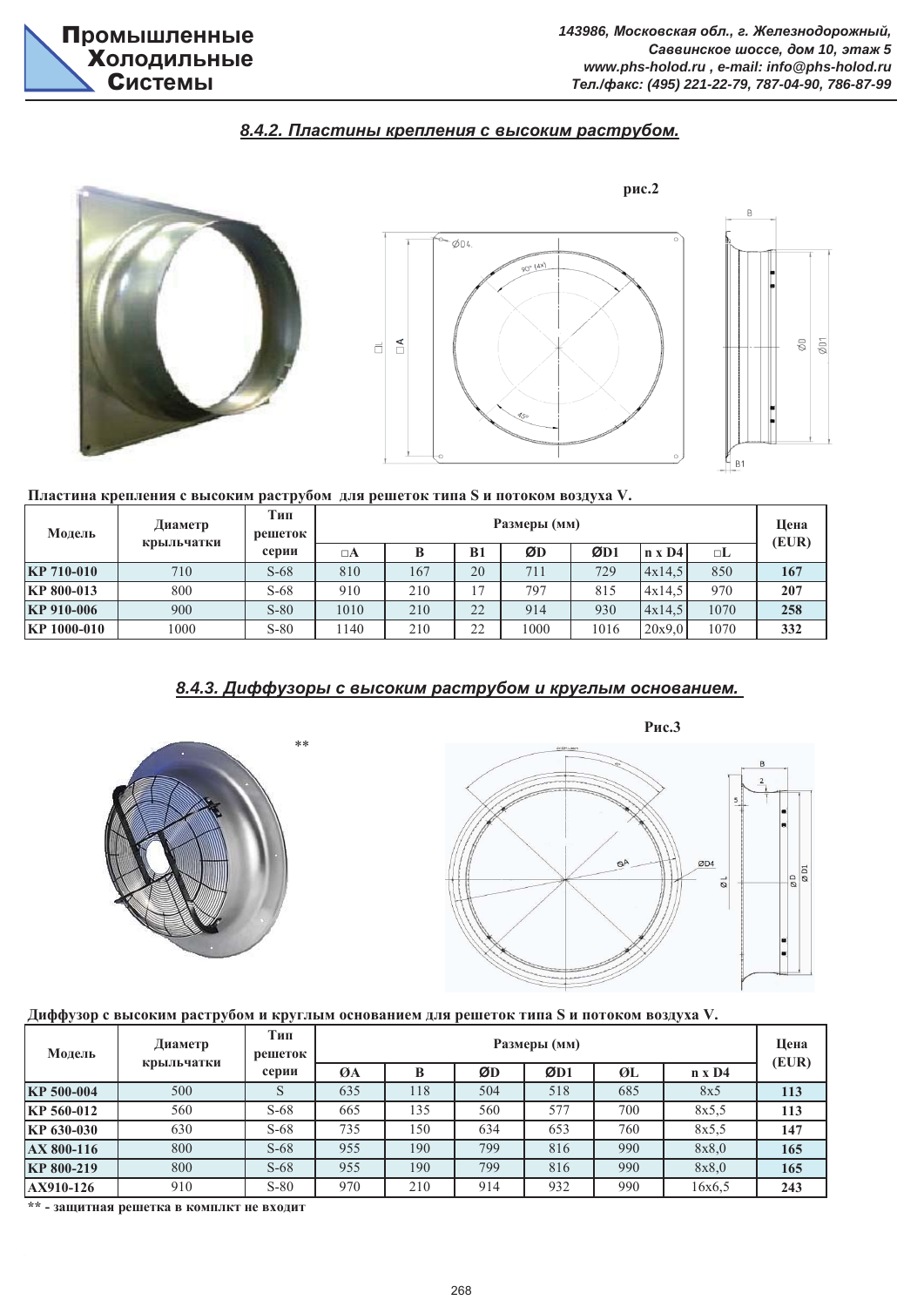# $8.4.4.$  Диффузоры с "фланцевым" соединением



## Диффузор с "фланцевым" соединением для решеткок типа I и круглым основанием

| Модель     | Диаметр<br>крыльчатки | Тип<br>решеток | Размеры (мм) |      |     |     |     |     |      |      |       |
|------------|-----------------------|----------------|--------------|------|-----|-----|-----|-----|------|------|-------|
|            |                       | серии          | ØE           | ØA   | B   | ØD  | ØD1 | ØD3 | ØL   | W    | (EUR) |
| AX 800-542 | 800                   |                | 835          | 940  | 280 | 798 | 806 | 880 | 970  | 4x90 | 292   |
| AX 900-159 | 900                   |                | 954          | 1030 | 280 | 914 | 923 | 984 | 1087 | 8x45 | 345   |